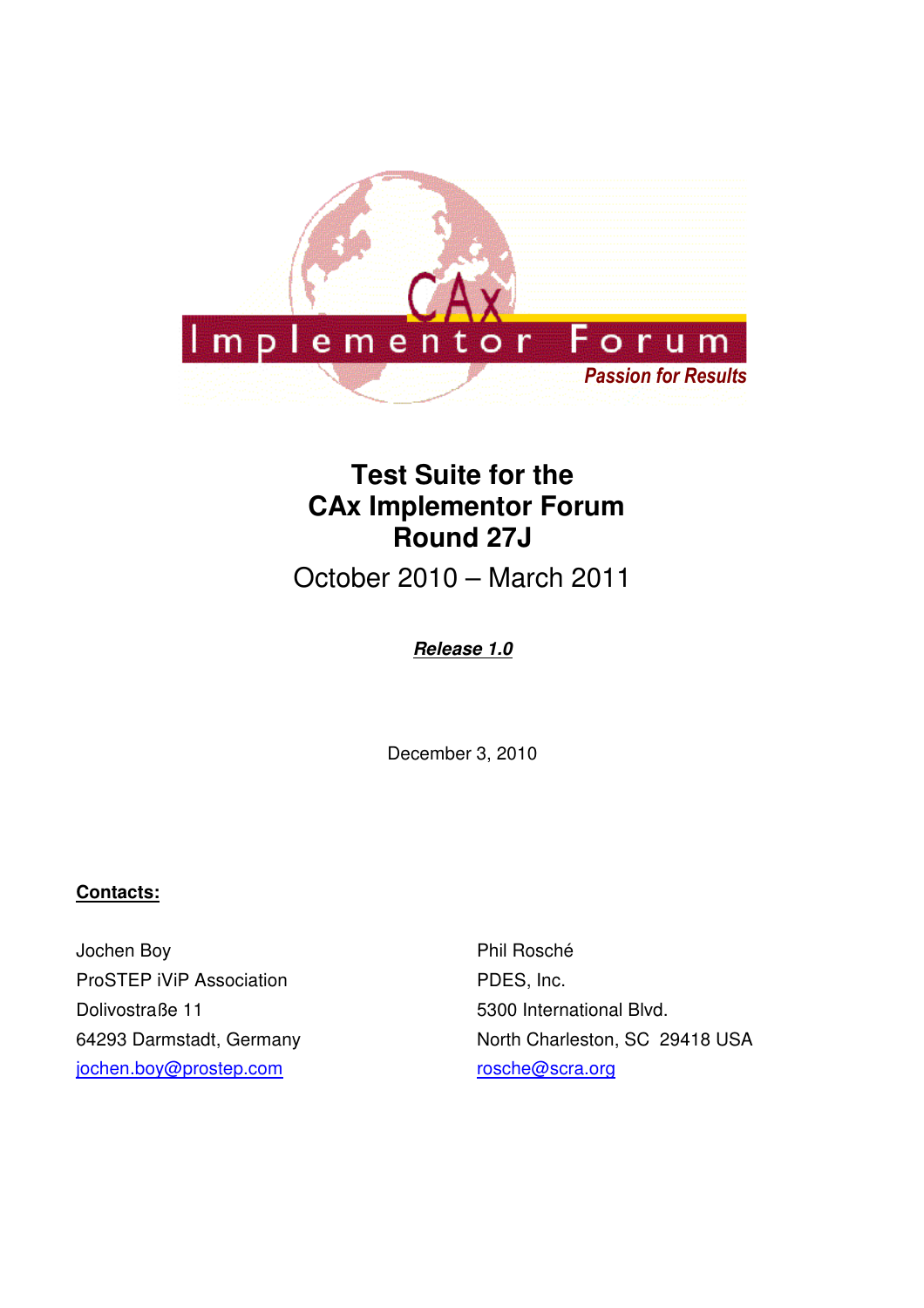|  |  |  | CA <sub>x</sub> Implementor Forum |  |
|--|--|--|-----------------------------------|--|
|--|--|--|-----------------------------------|--|

## **Contents:**

| 1.0   |                                                         |  |
|-------|---------------------------------------------------------|--|
| 1.1   |                                                         |  |
| 1.2   |                                                         |  |
| 1.3   |                                                         |  |
| 1.4   |                                                         |  |
| 2.0   |                                                         |  |
| 2.1   |                                                         |  |
| 2.2   | Model SP2: PMI Representation & Semantic Presentation 6 |  |
| 2.3   |                                                         |  |
| 2.3.1 |                                                         |  |
| 2.3.2 |                                                         |  |
| 2.3.3 |                                                         |  |
| 2.4   |                                                         |  |
| 2.4.1 |                                                         |  |
| 2.4.2 |                                                         |  |
| 2.4.3 |                                                         |  |
| 3.0   |                                                         |  |
| 3.1   |                                                         |  |
| 3.1.1 |                                                         |  |
| 3.1.2 |                                                         |  |
| 3.1.3 |                                                         |  |
| 3.1.4 |                                                         |  |
| 3.1.5 |                                                         |  |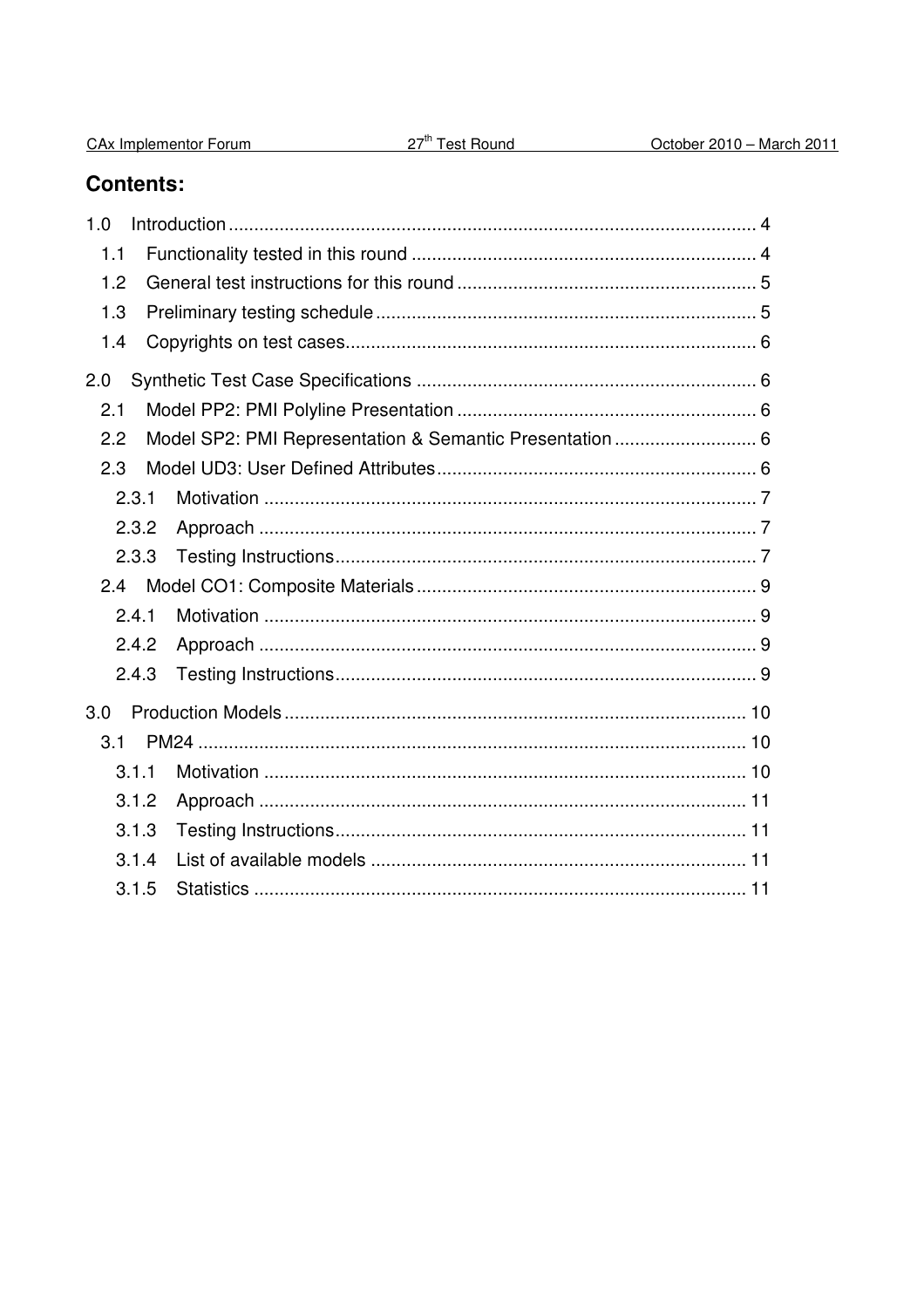## **1.0 Introduction**

This document describes the suite of test cases to be used for the twenty-seventh round of testing of the CAx Implementor Forum (CAx-IF). The CAx-IF is a joint testing forum organized by PDES, Inc. and the ProSTEP iViP Association. The test rounds of the CAx-IF concentrate primarily on testing the interoperability and conformance of STEP processors based on AP203 and AP214. Starting in Round 27J, they will also support prototyping of AP242.

The test rounds in general combine testing of synthetic and production models. Production models will in most cases be provided by the member companies of the organizations PDES, Inc. and ProSTEP iViP Association. When production models are not available from the member companies, "production-like" models will be solicited from the various CAx-IF participants.

This test suite includes synthetic models for testing the following capabilities: Presentation of Product Manufacturing Information (PMI), both as Polylines and semantically based on Representation, and User Defined Attributes.

Production models are provided for assemblies and piece parts. The basis for the production test cases is native CAD models. Each test case therefore originates from a single CAD system, and the set of test cases to be pre-processed (converted to STEP files) is unique for each CAD system. After pre-processing, the resulting STEP files are then to be imported/post-processed/read in by the rest of the participants.

## **1.1 Functionality tested in this round**

Functionality tested in this round relates to:

- **Product Manufacturing Information (PMI)** describes the capability to embed information about dimensions, tolerances and other parameters which are necessary input for the manufacturing of the part from the 3D model. In Round27J, the focus will be on the two main approaches for the transfer of PMI in the 3D model:
	- $\circ$  "Polyline Presentation" refers to breaking down each annotation into polylines and arcs, and exchanging them as wireframe geometry. This preserves the exact shape of the annotation, but is human readable only.
	- o "Representation and Semantic Presentation" relies on the "Representation" capability to render the information contents to be displayed. These are supplemented with basic styling and positioning information, to enable the importing CAD system to re-create the annotation elements using its internal PMI capability, and may be supplemented with additional textual information.
	- $\circ$  In Round27J, both capabilities will be extended by using an advanced approach for the implementation of Saved Views, and adding section views as well.
- **User Defined Attributes** are descriptions or values that can be added by the user in the CAD system and associated with a part or geometric elements in the model. Material or production costs are an example for this. This has been tested for some rounds, and the scope is being extended further in Round27J.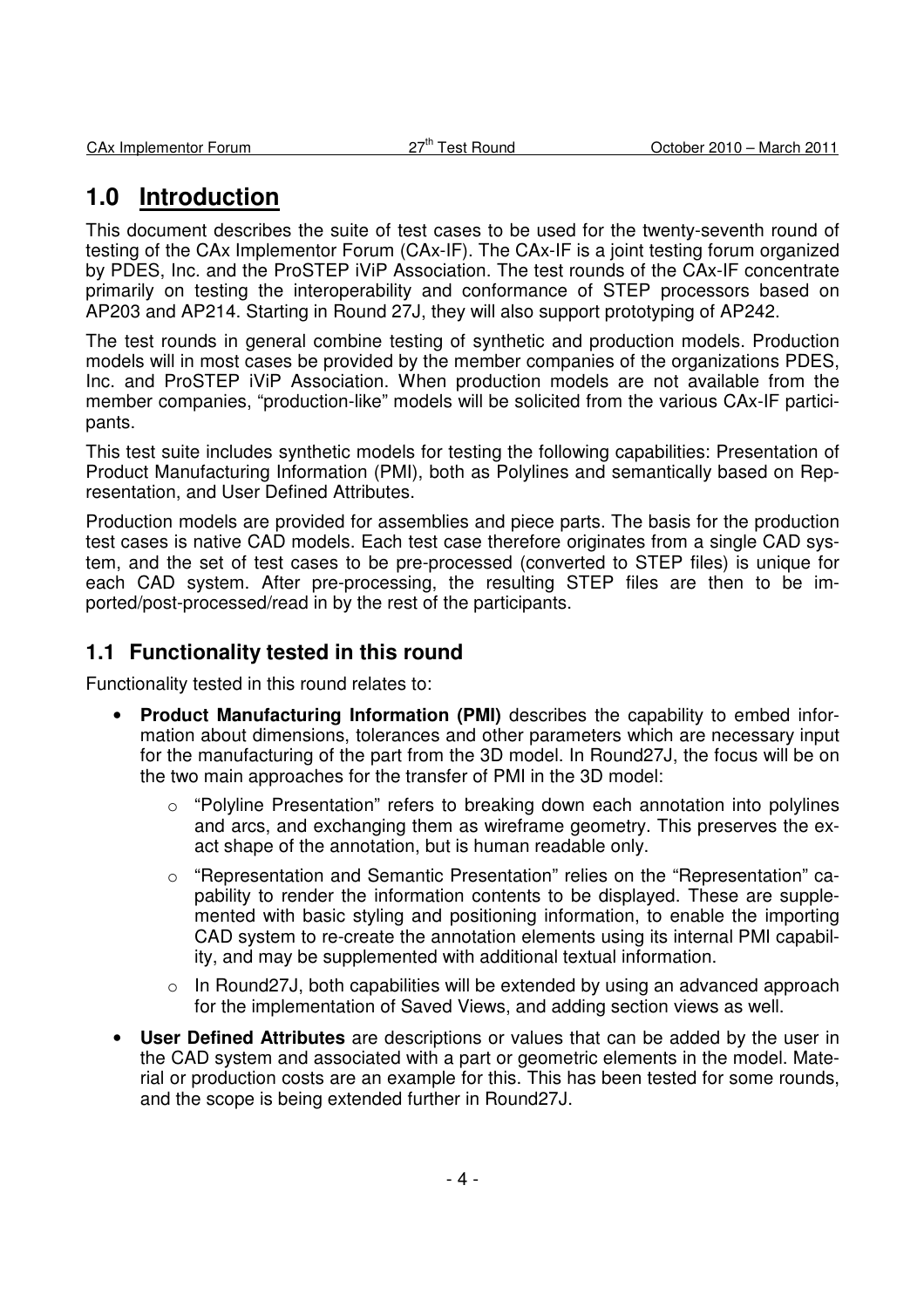| <b>CAx Implementor Forum</b> | 27 <sup>th</sup> Test Ro<br>Test Round | October $2010 -$<br>– March 2011 |
|------------------------------|----------------------------------------|----------------------------------|
|                              |                                        |                                  |

• **Production Models** are included in this round of testing in addition to the synthetic models for the above capabilities.

## **1.2 General test instructions for this round**

The general procedures for communication of models and statistics are outlined in a separate document 'General Testing Instructions'. The general instructions can be retrieved from CAx Implementor Forum web sites. The latest version is v1.8, dated June 2010.

## **1.3 Preliminary testing schedule**

The following schedule has been agreed on for Round 27J:



# **CAx-IF Round 27J Schedule**

| <b>Action</b><br><b>Date</b>             |                                               |
|------------------------------------------|-----------------------------------------------|
|                                          | 1st CAx-IF Round27J Conference Calle /        |
| 1 Dec 2010 (Wed)                         | Test Suite and Rec.Pracs, available           |
| 7 Jan 2011 (Fri)                         | Initial STEP files and native stats due       |
| 4 Feb 2011 (Fri)                         | Initial release of files for testing          |
| 9 Feb 2011 (Wed)                         | 2nd CAx-IF Round27J Conference Call /         |
|                                          | Initial target stats due                      |
| 16 Mar 2011 (Wed)                        | 3rd CAx-IF Round27J Conference Call /         |
|                                          | Preliminary results available                 |
| 22 Mar 2011 (Tue) -<br>24 Mar 2011 (Thu) | CAx-IF Round27J Review Meeting in<br>tbd, USA |

The CAx-IF meeting will take place in conjunction with a the PDES, Inc. Spring Offsite meeting and a LOTAR workshop. In addition, conference calls and web sessions will be available for those not attending the meeting to dial in.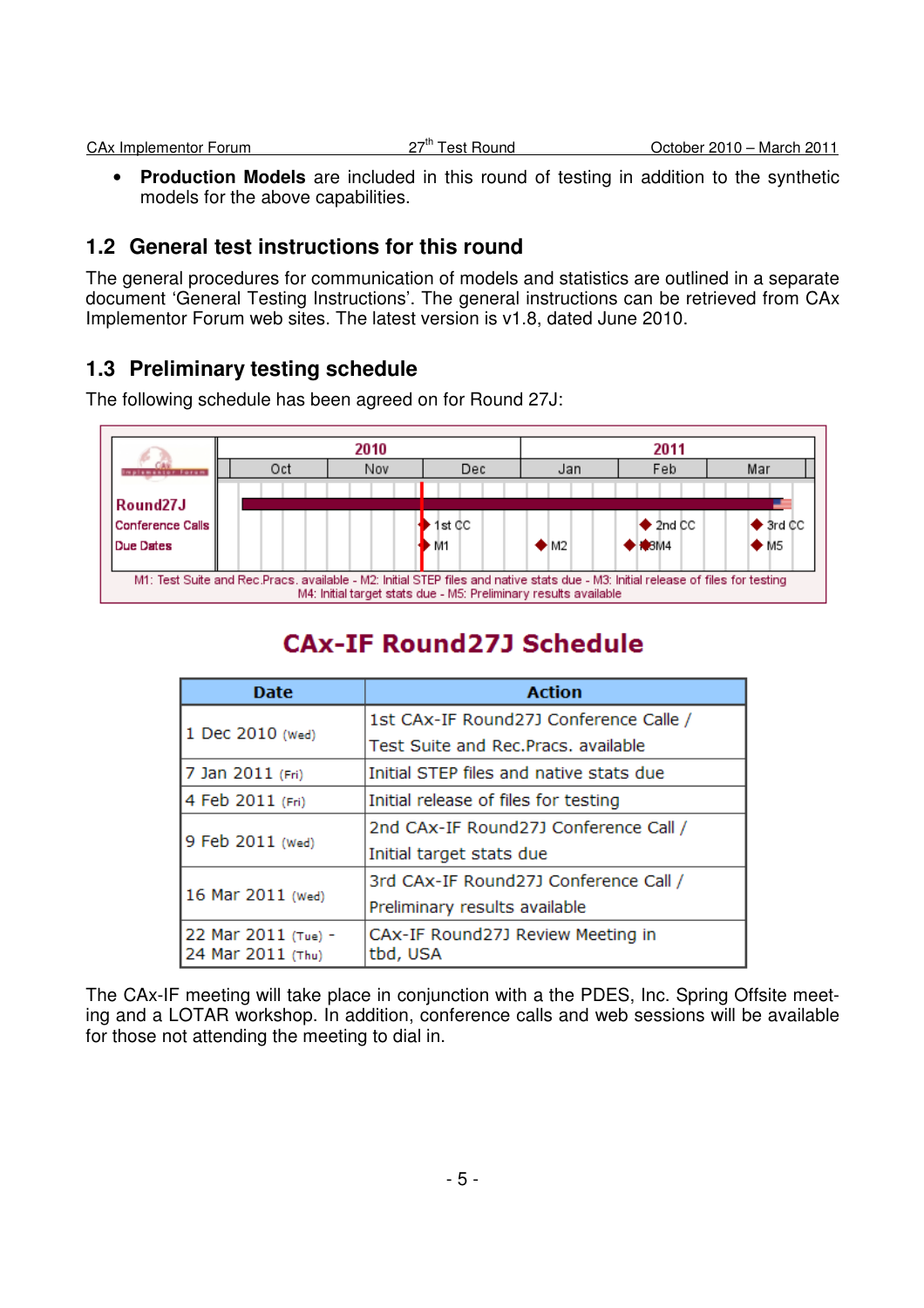## **1.4 Copyrights on test cases**

None of the production test cases which were provided by the PDES, Inc. and ProSTEP iViP member companies are released for any purpose. The test cases can be freely distributed among the CAx-IF members, and can be used for any purposes that are related to CAx-IF testing (i.e. testing, documentation of testing efforts), as long as a reference to the originating company is made.

The test cases must not be used for any purposes other than the CAx-IF testing or outside of PDES, Inc. and ProSTEP iViP. Test cases provided by the LOTAR project for CAx-IF testing of specific capabilities underlie the same restrictions and may not be used outside LOTAR or CAx-IF.

## **2.0 Synthetic Test Case Specifications**

## **2.1 Model PP2: PMI Polyline Presentation**

The Test Case description, and Test Models, for Polyline Presentation in Round27J will be added at a later point in time. The following is planned:

- use LOTAR test models (these are currently in work)
- scope will be close to what was tested before and is for the most part
- implementation of section views with one or several section planes (i.e. combination of planes) is encouraged
- there will be a slight change in the implementation of validation properties "per annotation". AP242 will then provide the fully legal implementation of this.

## **2.2 Model SP2: PMI Representation & Semantic Presentation**

The Test Case description, and Test Models, for PMI Representation & Semantic Presentation will be added at a later point in time. The following is planned:

- use LOTAR test models (these are currently in work)
- some models will be dedicated to test exising scope (similar to R26J, based on AP203e2 / AP214e3)
- some models will be dedicated for AP242 prototype testing. A first longform schema and the accordingly updated practices will be available soon.
- implementation of section views with one or several section planes (i.e. combination of planes) is encouraged

## **2.3 Model UD3: User Defined Attributes**

All information about this test case can also be viewed in CAESAR on its Information page.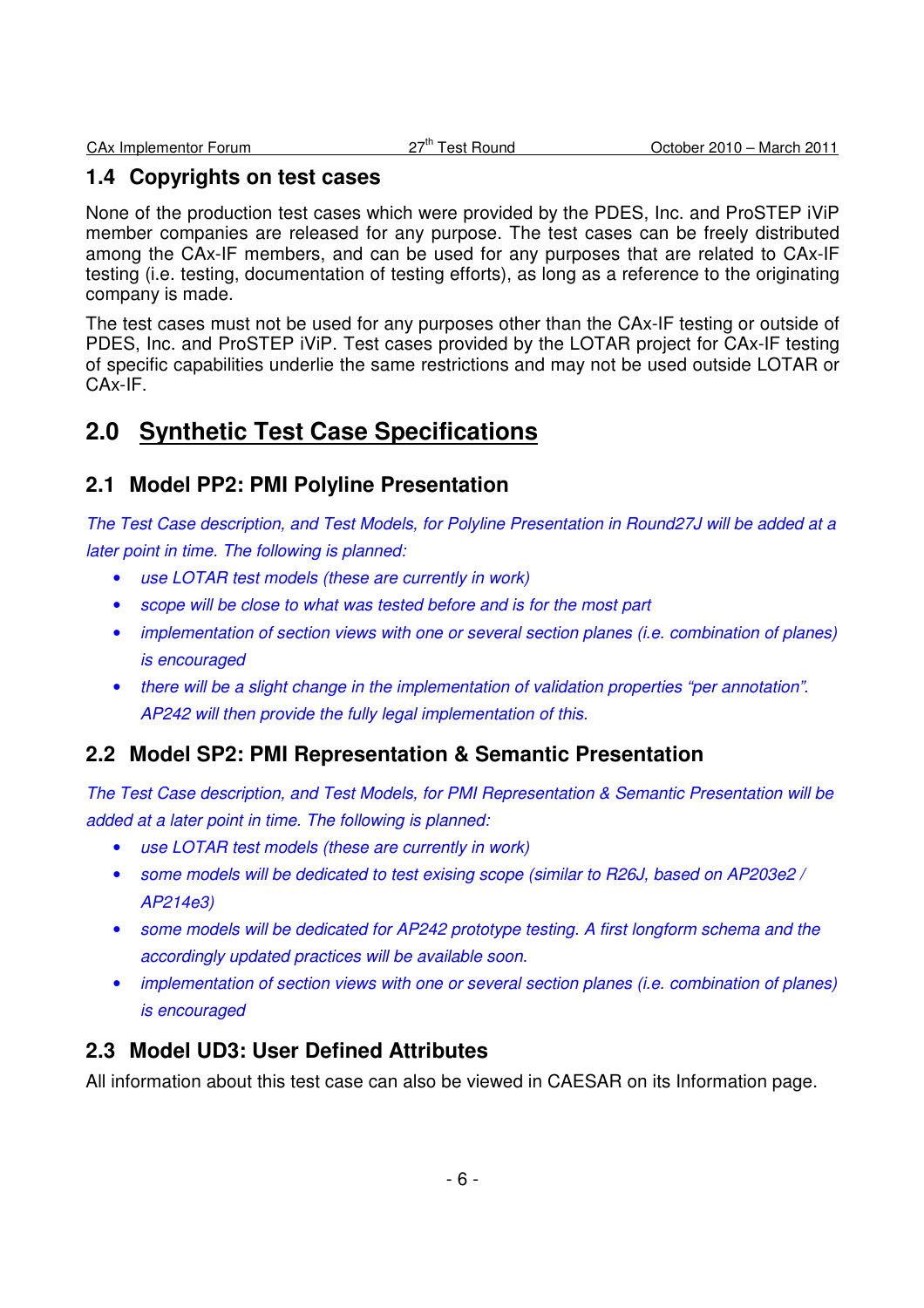| CAx Implementor Forum | ת ™−י<br><b>Test Round</b> | October 2010 -<br>March 201 |
|-----------------------|----------------------------|-----------------------------|
|                       |                            |                             |

### **2.3.1 Motivation**

Most CAD systems allow the user to add user-defined attributes in the form of key-value pairs to a part or shape. These carry information which can not be derived from the geometry, such as material costs, but is of relevance to downstream processes or for archiving purposes. In Round 26J, this capability will be extended to include UDA validation properties.

### **2.3.2 Approach**

The approach to be used to transfer the user-defined attributes is described in the Draft Recommended Practices for User Defined Attributes (v0.8, dated November 1, 2010), which are available in the member area of the CAx-IF homepages under "Information on Round 27J of Testing".

**Note** that the version 0.8 of the Recommended Practices introduces specific subtypes for integer, boolean and real attributes to be used with AP203e2.

User Defined Attributes can be attached to either a single part, an instance of a component in an assembly, or a geometric element of its shape. Each attribute can be descriptive (i.e. the value is a text string) or numeric (with and without unit). Attributes and attribute values can also be grouped together.

Validation Properties for User Defined Attributes can be given by creating a count of how many attributes are attached where in model structure – i.e. at the part/product level or various classes of geometric elements – and by creating a count of the major attribute type classes (string, integer, real, boolean). The two sums have to match in the end.

#### **2.3.3 Testing Instructions**

The User Defined Attributes shall be tested using the well-known as AS1 model.

**Note** that the LOTAR group has been queried for "real world" models containing a preferably large number of real (or at least realistic) user defined attributes. If they become available in time for R27J testing, they will be made available in the File Repository, and added here.

#### **2.3.3.1 Construction of the model**

The following attributes are suggested values for use in the UD3 test. **Note** that the locations where the attributes should be attached (solid/surface, instance, part/product) are proposals, not mandatory. All attribute types should be contained in the model and attached in the file structure where meaningful for the originating system.

- To one of the faces of the 'plate' part, add a descriptive attribute (see section 5.3 in the Recommended Practices):
	- o Name: 'Surface Finish'
	- o Description: 'Anodize per specification MIL-A-8625, Type I'
- To the two instances of the L-bracket assembly, add a value attribute each (see section 5.2 in the Recommended Practices):
	- o Name: 'asm\_step'
	- o Values: 1 and 2 respectively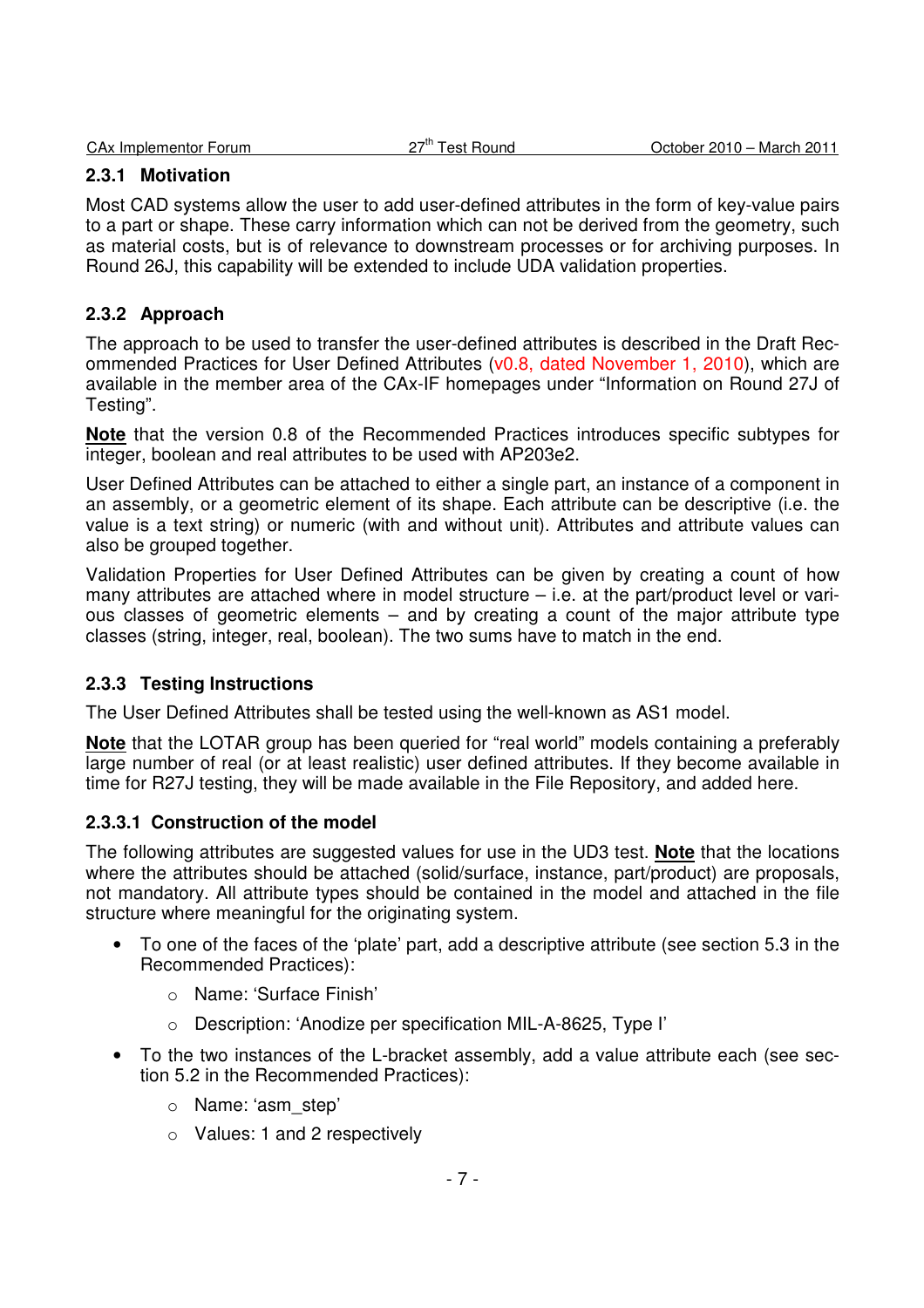- o **Note:** according to version 0.8 of the Recommended Practices, use "inte- $\overline{q_{\text{er}}\,r_{\text{ex}}$  representation item" in AP203e2 to transfer this value. In AP214, use a "count measure" (that requires the values to be real, i.e. 1.0 and 2.0)
- To the 'plate' part, add a measure attribute (see section 5.1 in the Recommended Practices):
	- o Name: 'weight'
	- o Unit: kilograms (kg) or pounds (lbs)
	- o Value: <calculated weight of component preferred but generic value can be provided if necessary>

It is allowable to add additional information to each of the attributes (see section 5.4 in the Recommended Practices).

In addition, Validation Properties for the UDA shall be included, giving the following values (see section 7 in the Rec.Pracs.):

- the number of UDAs per model element type
- the number of UDAs per attribute type class

#### **2.3.3.2 Statistics**

For each STEP file exported or imported for the UD3 test case, vendors must submit the corresponding statistics. To do so, go to the [ UD3 Data Sheet ], and either fill in the web form, or upload a comma-delimited file (.csv) with the data as listed below.

#### **Native Statistics**

When exporting a STEP file, report what data importing systems should expect to find. For numeric statistics, enter the respective value, or 'na' if not supported. For other statistics, select either 'full support' (i.e. test case and Rec.Pracs. definitions are fulfilled), 'limited support' (meaning the implementation does not meet all criteria and issues may be expected on import), or 'na' if not supported.

#### **Target Statistics**

When importing a STEP file, report the results found after processing the file as described in the table below.

#### **Data Sheet Columns**

| column name   | description                                                                                                         |  |  |
|---------------|---------------------------------------------------------------------------------------------------------------------|--|--|
| lmodel        | The name of the test model, here: 'UD3'                                                                             |  |  |
| system n      | The system code of the CAD system creating the STEP file                                                            |  |  |
| system t      | The system code of the CAD system importing the STEP file. For<br>native stats, enter 'stp'                         |  |  |
| face attr     | pass/fail, have the User Defined Attributes at the solid/surface<br>level been processed correctly?                 |  |  |
| instance_attr | pass/fail, have the User Defined Attributes at the assembly com-<br>ponent instance level been processed correctly? |  |  |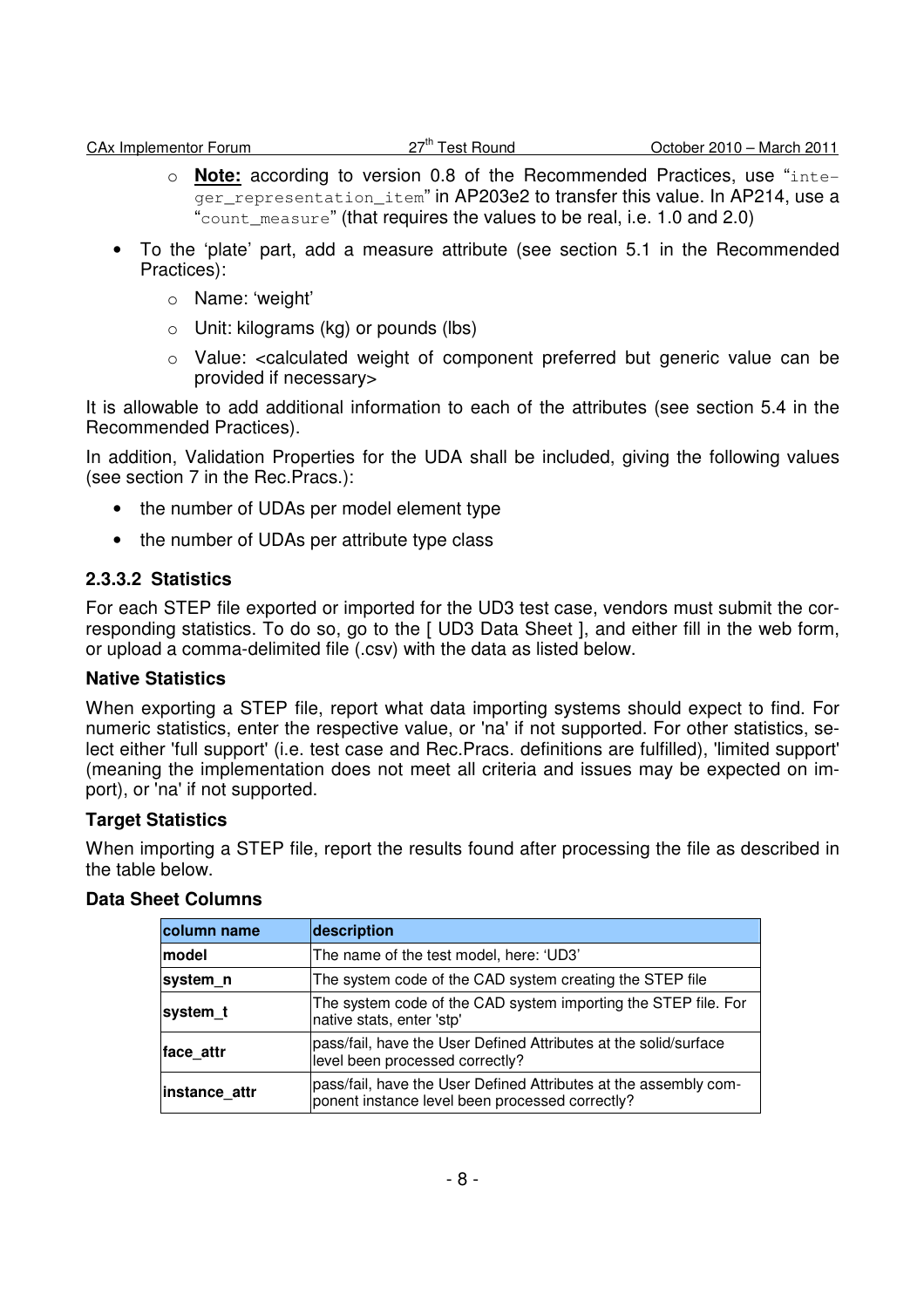| part attr     | pass/fail, have the User Defined Attributes at the part/product level<br>been processed correctly?                                                                                         |  |  |
|---------------|--------------------------------------------------------------------------------------------------------------------------------------------------------------------------------------------|--|--|
| valid attr    | pass/fail, is the instantiation of the User Defined Attributes as per<br>the Recommended Practices?                                                                                        |  |  |
| uda part vp   | pass/fail, has the number of User Defined Attributes at the<br>Part/Product level been processed correctly? This includes UDA<br>VP at assembly component instances and for groups of UDA. |  |  |
| uda geo vp    | pass/fail, has the number of User Defined Attributes at the Geome-<br>try level been processed correctly?                                                                                  |  |  |
| uda_type_vp   | pass/fail, has the number of User Defined Attributes per attribute<br>type class (booelan/integer/real/string) been processed correctly?                                                   |  |  |
| ∣uda_group    | pass/fail, have the groups of attributes and values been processed<br>correctly?                                                                                                           |  |  |
| date          | The date when the statistics were last updated (will be filled in<br>automatically)                                                                                                        |  |  |
| <b>issues</b> | A short statement on issues with the file                                                                                                                                                  |  |  |

## **2.4 Model CO1: Composite Materials**

CAx Implementor Forum 27<sup>th</sup> Test Round

All information about this test case can also be viewed in CAESAR on its Information page.

#### **2.4.1 Motivation**

With the growing usage of composite materials throughout the industry, the need arises to exchange (and archive) detailed information about their buildup. Not only the materials used, but also how they are combined to build a composite have significant impact on the properties of the resulting material.

In Round27J, this capability will be tested for the second time. The focus of the tests is to see what other CAD processors can read from the file, what side-effects there are, and as soon as processors for downstream applications are available, if they can retrieve the full set of information.

#### **2.4.2 Approach**

The approach as described in the "Recommended Practices for Composite Materials" (available on the CAx-IF Web Sites under "Joint Testing Information") shall be used. This includes the definition of cores, plies, laminate tables and materials, for which the required data structures have been taken over from AP209.

#### **2.4.3 Testing Instructions**

In Round27J, a prototype STEP file including documentation about implementation details will be provided in the member area of the CAx-IF web sites. Under "Information on Round26J of Testing", some additional background on the implementation taken by Dassault Systèmes is available. All vendors interested in testing transfer of Composite Material information are encouraged to import this file and report their findings..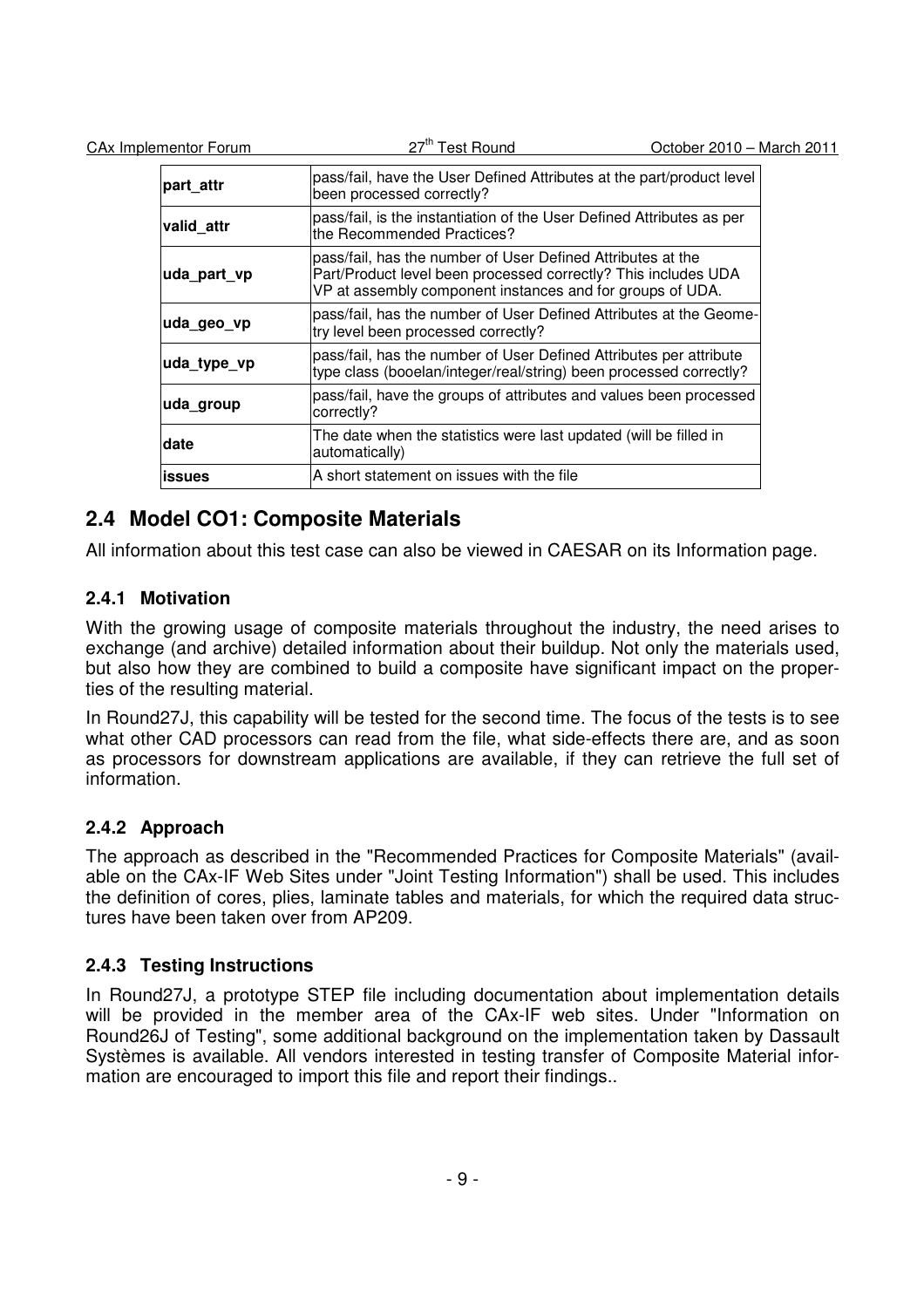| <b>CAx Implementor Forum</b> | ⇒−th<br>Round<br>+ء⊿ ،<br>uJ | March 201<br>$2010 -$<br>October |
|------------------------------|------------------------------|----------------------------------|
|                              |                              |                                  |

### **2.4.3.1 Statistics**

For each STEP file exported or imported for the CO1 test case, vendors must submit the corresponding statistics. To do so, go to the [ CO1 Data Sheet ], and either fill in the web form, or upload a comma-delimited file (.csv) with the data as listed below.

#### **Native Statistics**

When exporting a STEP file, report what data importing systems should expect to find. For numeric statistics, enter the respective value, or 'na' if not supported. For other statistics, select either 'full support' (i.e. test case and Rec.Pracs. definitions are fulfilled), 'limited support' (meaning the implementation does not meet all criteria and issues may be expected on import), or 'na' if not supported.

#### **Target Statistics**

When importing a STEP file, report the results found after processing the file as described in the table below.

| column name   | description                                                                                 |  |  |
|---------------|---------------------------------------------------------------------------------------------|--|--|
| model         | The name of the test model, here: 'CO1                                                      |  |  |
| system n      | The system code of the CAD system creating the STEP file                                    |  |  |
| system t      | The system code of the CAD system importing the STEP file. For<br>native stats, enter 'stp' |  |  |
| unit          | The unit the model is designed in                                                           |  |  |
| laminate      | The total number of laminate tables in the file                                             |  |  |
| cores         | The total number of cores in the file                                                       |  |  |
| plies         | The total number of plies in the file                                                       |  |  |
| ply bound     | Total length of all ply boundaries                                                          |  |  |
| num materials | Total number of materials defined                                                           |  |  |
| date          | The date when the statistics were last updated (will be filled in<br>automatically)         |  |  |
| <b>issues</b> | A short statement on issues with the file                                                   |  |  |

#### **Data Sheet Columns**

## **3.0 Production Models**

## **3.1 PM24**

All information about this test case can also be viewed in CAESAR on its Information page.

#### **3.1.1 Motivation**

In an attempt to test the STEP processors on real world models, the CAx Implementor Forum will be testing production parts in this round and future rounds of CAx-IF testing. These production models are characteristic for components and assemblies that are encountered in the aerospace and automotive industries. PDES, Inc. and ProSTEP iViP member companies and vendors have supplied these models. As they may contain data about current products of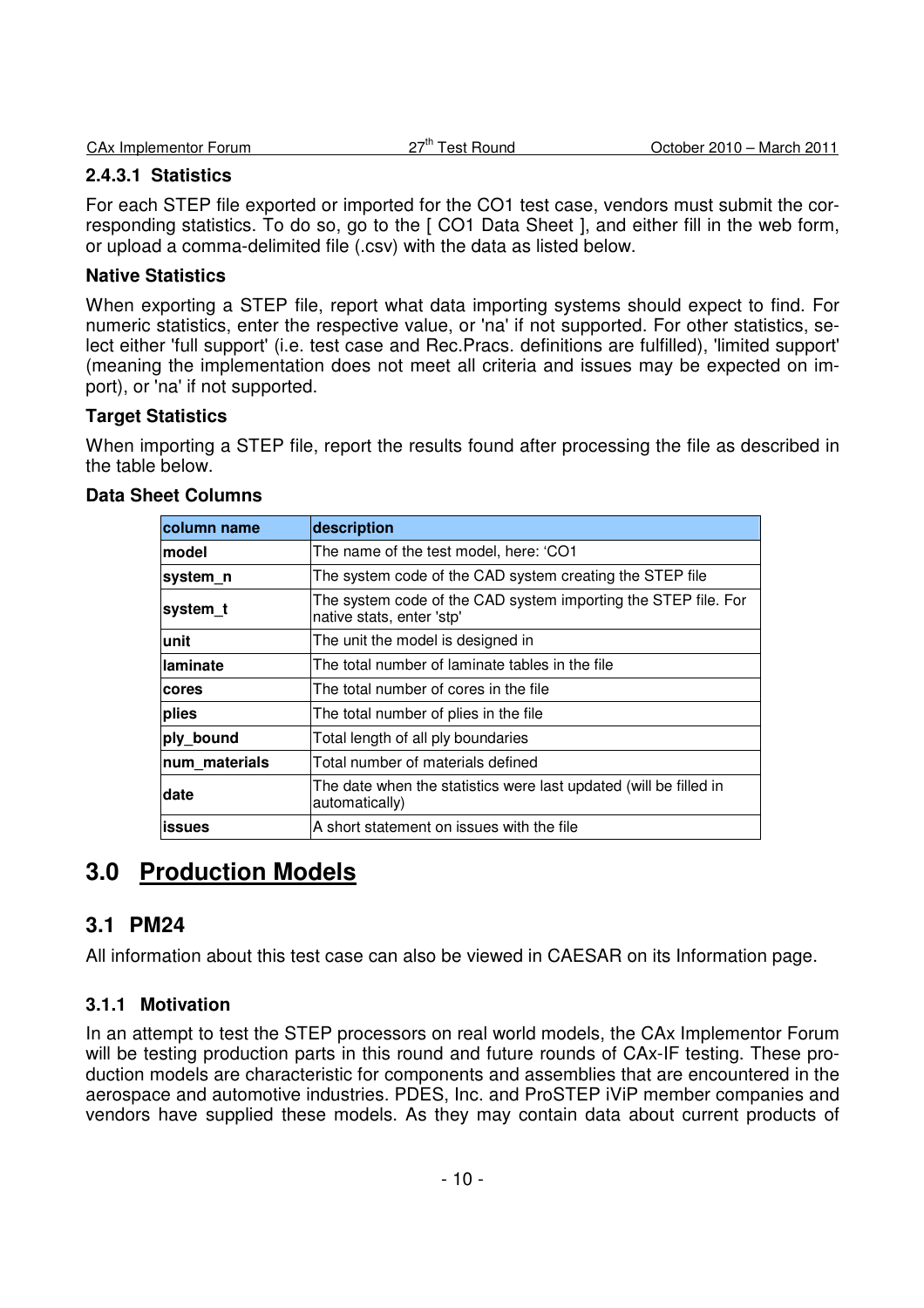| <b>CAx Implementor Forum</b> | ⊤ ייד ∩<br>Test Round<br>27 | October 2010 - March 2011 |
|------------------------------|-----------------------------|---------------------------|
|                              |                             |                           |

these companies, all native and STEP files related to these models have to be handled confidentially and their use is strictly limited to the CAx-IF activities.

## **3.1.2 Approach**

Testing of Production Models focuses mainly on data quality, not on specific functionalities. Assemblies should therefore be exported as a single STEP file. The file format should be either AP214-IS, AP214e3 or AP203e2. In order to support quality validation of the Production Model exchange, all vendors shall include the maximum level of Validation Properties they support, and report them in the statistics.

All source system native models and STEP files may be analyzed for data quality by the "CADIQ" developers. STEP syntax and structure will be checked by the CAx-IF facilitators. In order to enable an end-to-end analysis of the data exchange, all vendors importing Production Model STEP files may submit the resulting target model from their system along with the target statistics.

## **3.1.3 Testing Instructions**

The native models as provided by the user companies should be exported to STEP by all participants who maintain a STEP processor for the respective CAD system. The native models are available on the CAx-IF File Repository in the member area. Once there, browse to the sub-folder "Round 27J > Production Models".

| <b>Model name</b>        | <b>Stats code</b> | <b>Native System</b> | <b>Remarks</b>                                                                       |
|--------------------------|-------------------|----------------------|--------------------------------------------------------------------------------------|
| <b>Combiner Assembly</b> | pm24 asm          | SolidWorks           | Courtesy of Rockwell-Collins                                                         |
| <b>Combiner Bracket</b>  | pm24 cast         | SolidWorks           | Courtesy of Rockwell-Collins                                                         |
| <b>MFD Assembly</b>      | pm24              | <b>NX</b>            | <b>Courtesy of Rockwell-Collins</b>                                                  |
|                          |                   |                      | <b>Note:</b> The assembly is quite large. You need to<br>download all six ZIP files. |

### **3.1.4 List of available models**

## **3.1.5 Statistics**

For each STEP file exported or imported for the PM24 test case, vendors must submit the corresponding statistics. To do so, go to the [ PM24 Data Sheet ], and either fill in the web form, or upload a comma-delimited file (.csv) with the data as listed below.

## **Native Statistics**

When exporting a STEP file, report what data importing systems should expect to find. For numeric statistics, enter the respective value, or 'na' if not supported. For other statistics, select either 'full support' (i.e. test case and Rec.Pracs. definitions are fulfilled), 'limited support' (meaning the implementation does not meet all criteria and issues may be expected on import), or 'na' if not supported.

#### **Target Statistics**